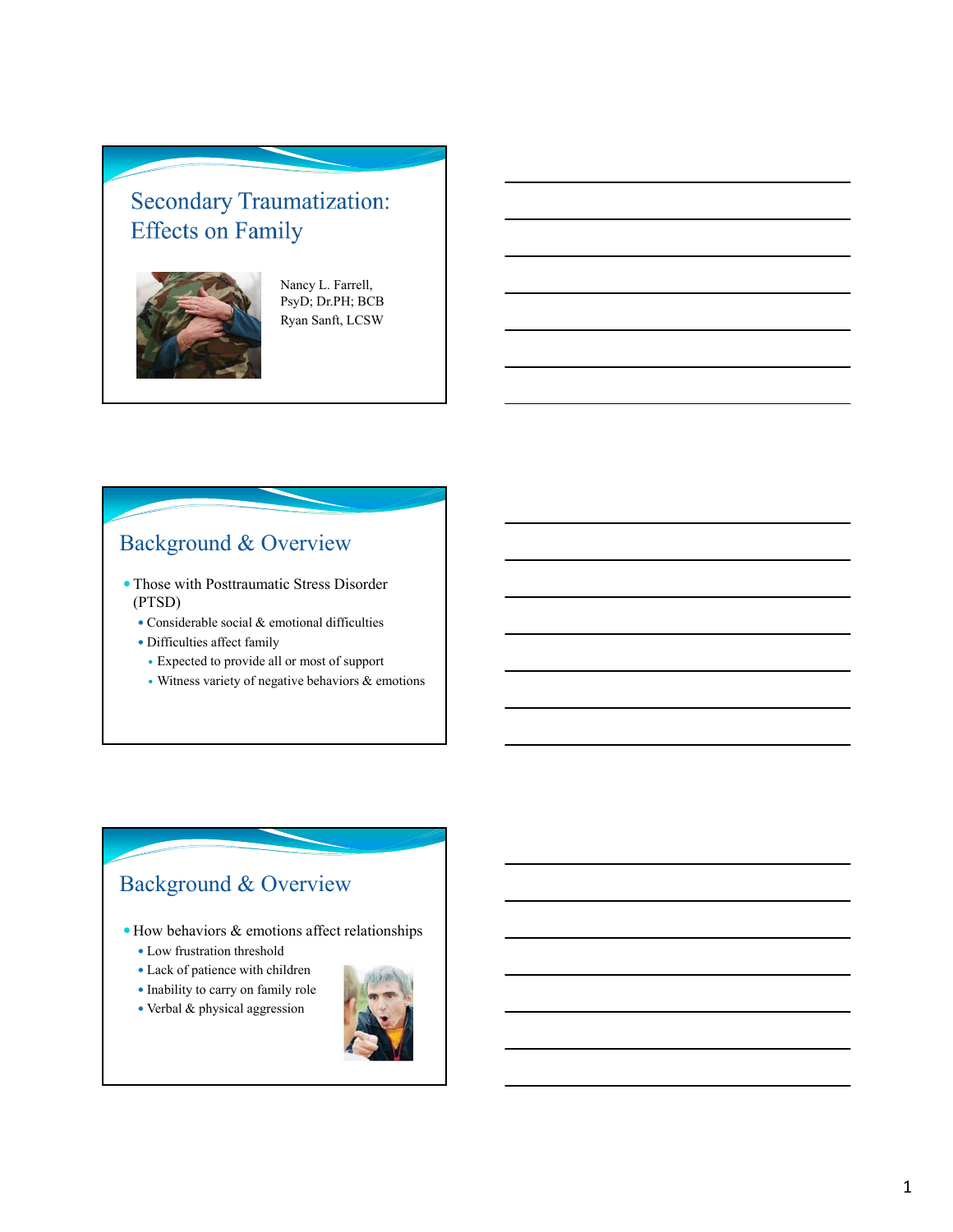Research has shown that close, long-term contact with an emotionally disturbed person can cause chronic stress





Family members &/or SO's of those with PTSD can develop *secondary traumatization*

## Secondary Traumatization

- Natural emotional reaction to trauma of SO
- Stress caused by:
	- providing help
	- offering emotional support to traumatized person
- Almost identical to PTSD except indirect exposure to trauma through close contact with person with PTSD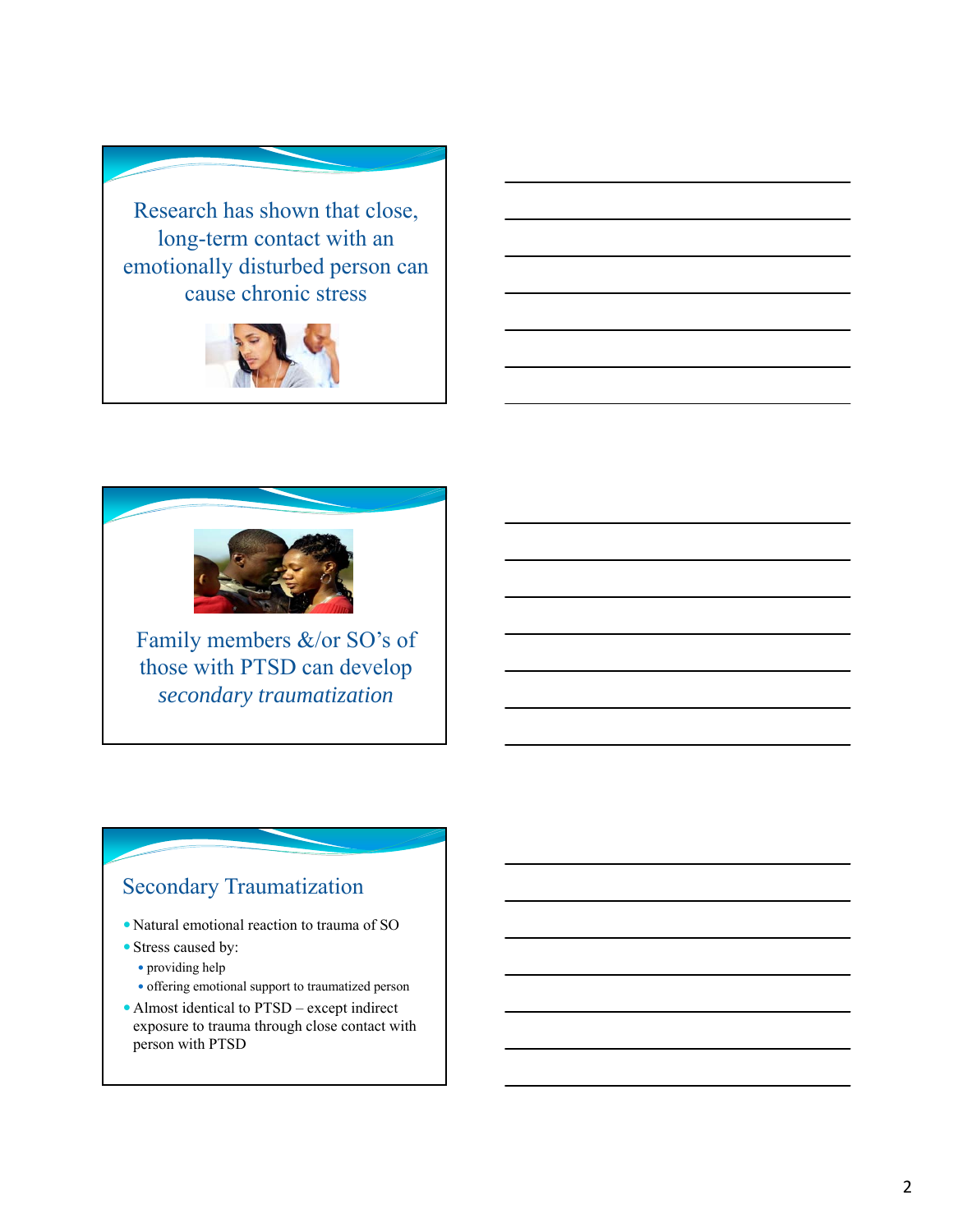#### Secondary Traumatization & Problems in Relationships

- Severe & pervasive negative effects on:
	- Marital adjustment
	- General family functioning
	- Mental health of partners
- Result in such problems as:
	- Compromised parenting
	- Family violence
	- Divorce
	- Sexual problems
		-
	- Aggression Caregiver burden



#### Recognizing Secondary Traumatization

- Indicators
	- Psychological
	- Emotional
	- Physical
- Symptoms often mirror those of person with PTSD

10/8/2015 8

# Psychological Indicators

- Self-isolation
- Cynicism
- Loss of interest
- Changes in self perception and that of others
- Prolonged grief
- Problems with concentration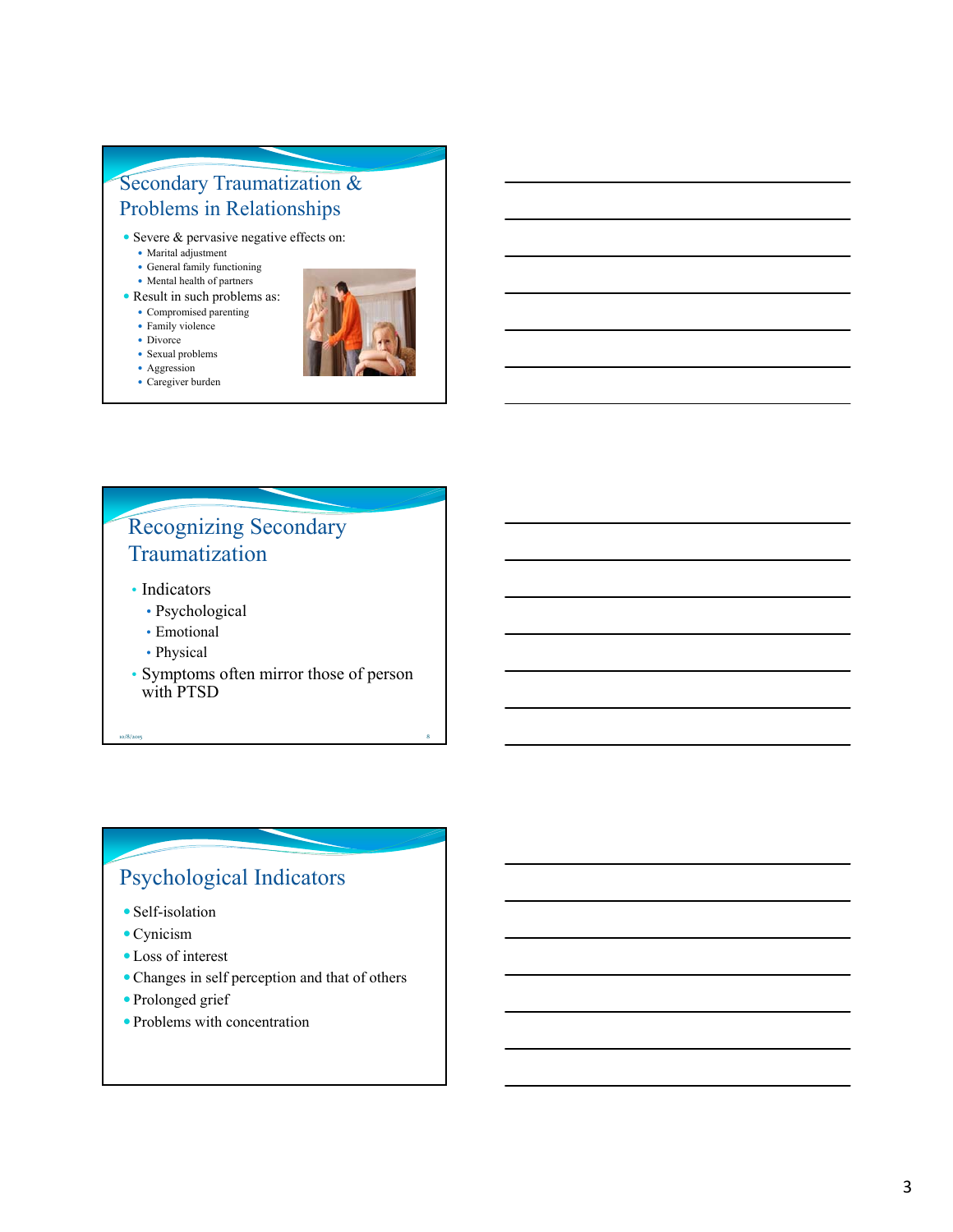## Emotional Indicators

- Inappropriate anger/irritability
- Sadness/depression
- Generalized anxiety/worry
- Mood swings
- Emotional exhaustion



## Physical Indicators

• Headaches • Indigestion

• Susceptibility to infections



• Increased use of alcohol, drugs, or tobacco

10/8/2015 **11** 

- Lethargy/chronic fatigue
- Insomnia

#### Anger & Secondary Traumatization

- Common response to caregiving for person with PTSD
- Natural survival response help one cope
- Full activation problems
- 3 factors that lead to "full activation":
	- Arousal
	- Behavior
	- Thoughts/beliefs
- Need outlet for processing strong anger feelings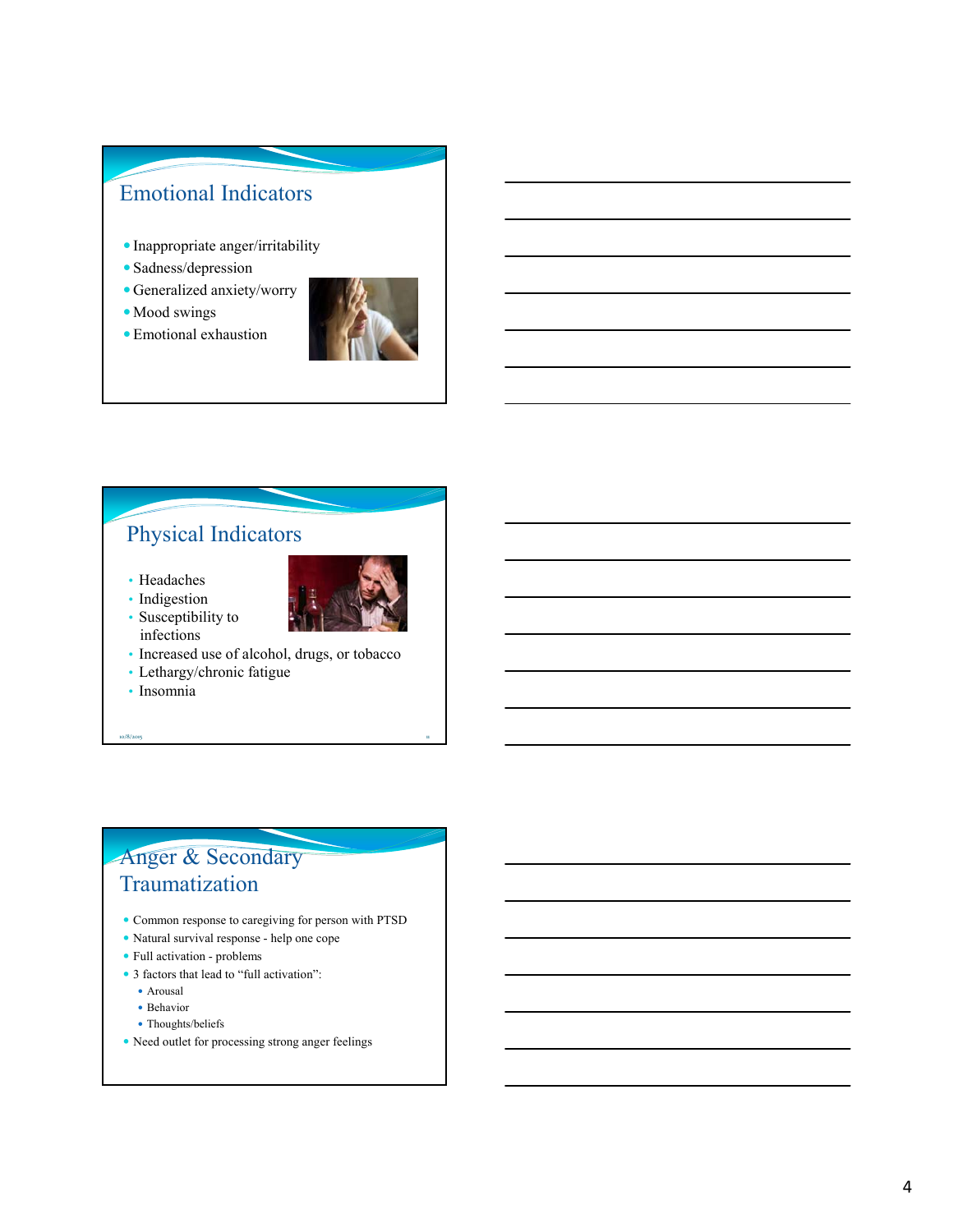#### Anger - Reasons



- Broadly directed
- Person with PTSD not the same
- Frustration not understanding their experiences

#### Depression & Secondary Traumatization

- May feel sorry for person's experiences/suffering
- Sadness that person:
	- May no longer want to do activities together
	- Not participate in family events, etc.

## Sleep & Secondary Traumatization

- Why SO's/Family members have sleep problems:
	- "On alert"
	- Worry or have negative thoughts
	- Use drugs or alcohol
	- Bad dreams or nightmares
	- May have medical problems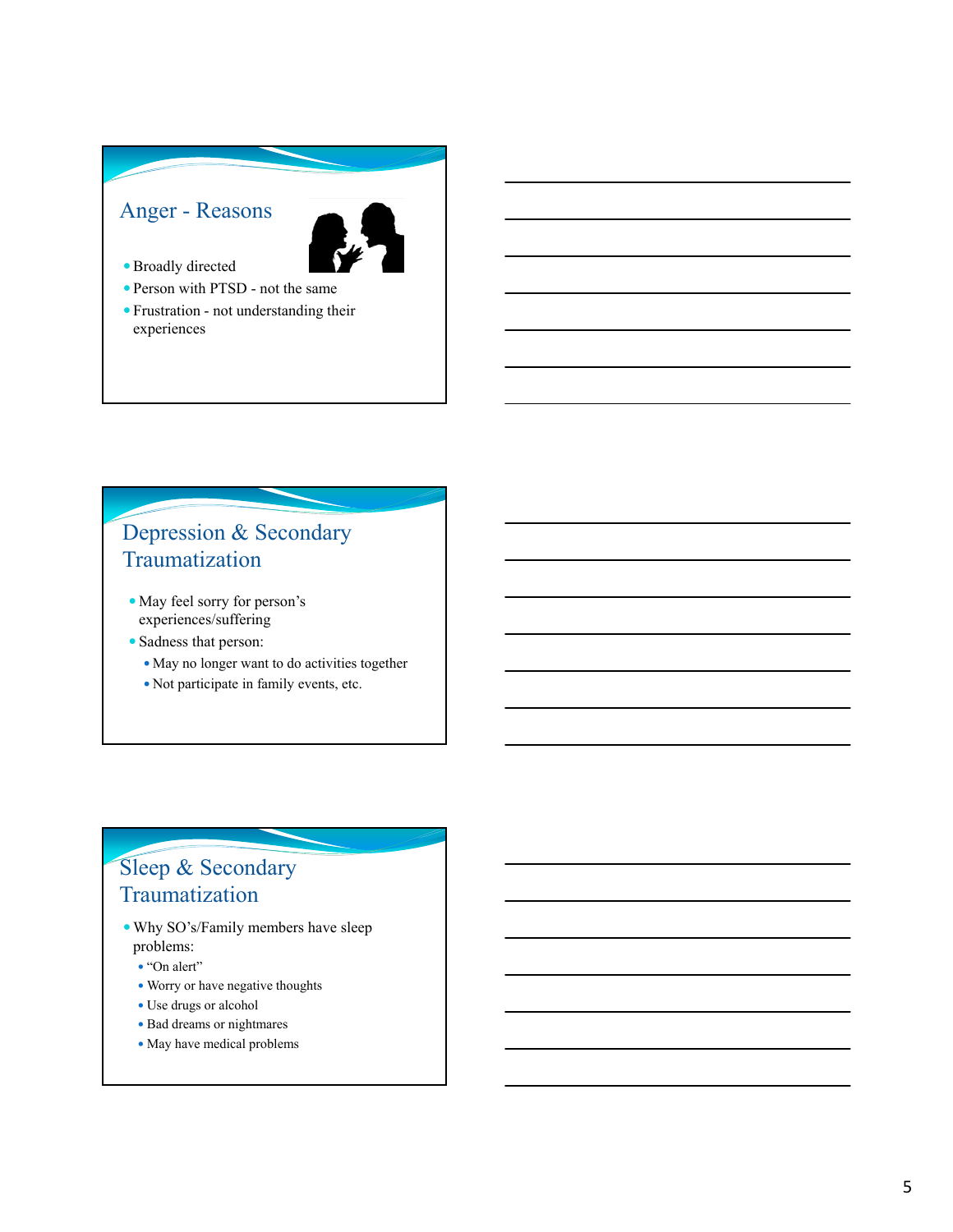#### Avoidance & Secondary Traumatization

- 
- Natural to avoid thinking or feeling about trauma
- Types of avoidance:
	- Emotional hold back or disregard
	- Thoughts denial or negativity
	- Behavioral
	- Reminders/triggers (i.e. isolation, drinking or drugs) "Walk on eggshells"
	- Physical people, places, things, conversations, etc.

#### Consequences of Avoidance

- "Just try not to think about it"
	- May worsen symptoms
	- Short-term solution to long-term problem
	- Problematic if becomes primary way of coping
- Not all avoidance is bad
	- Temporary distraction can focus thoughts on intended purpose (i.e. school or work)

# Recognition of Warning Signs

- Food, drug or alcohol abuse
- Anger
- Over-working
- Depression
- Exhaustion
- Sleep disturbance
- **•** Frequent somatic complaints
- Hopelessness
- Inability to balance objectivity & empathy
- Low self-esteem
- 
-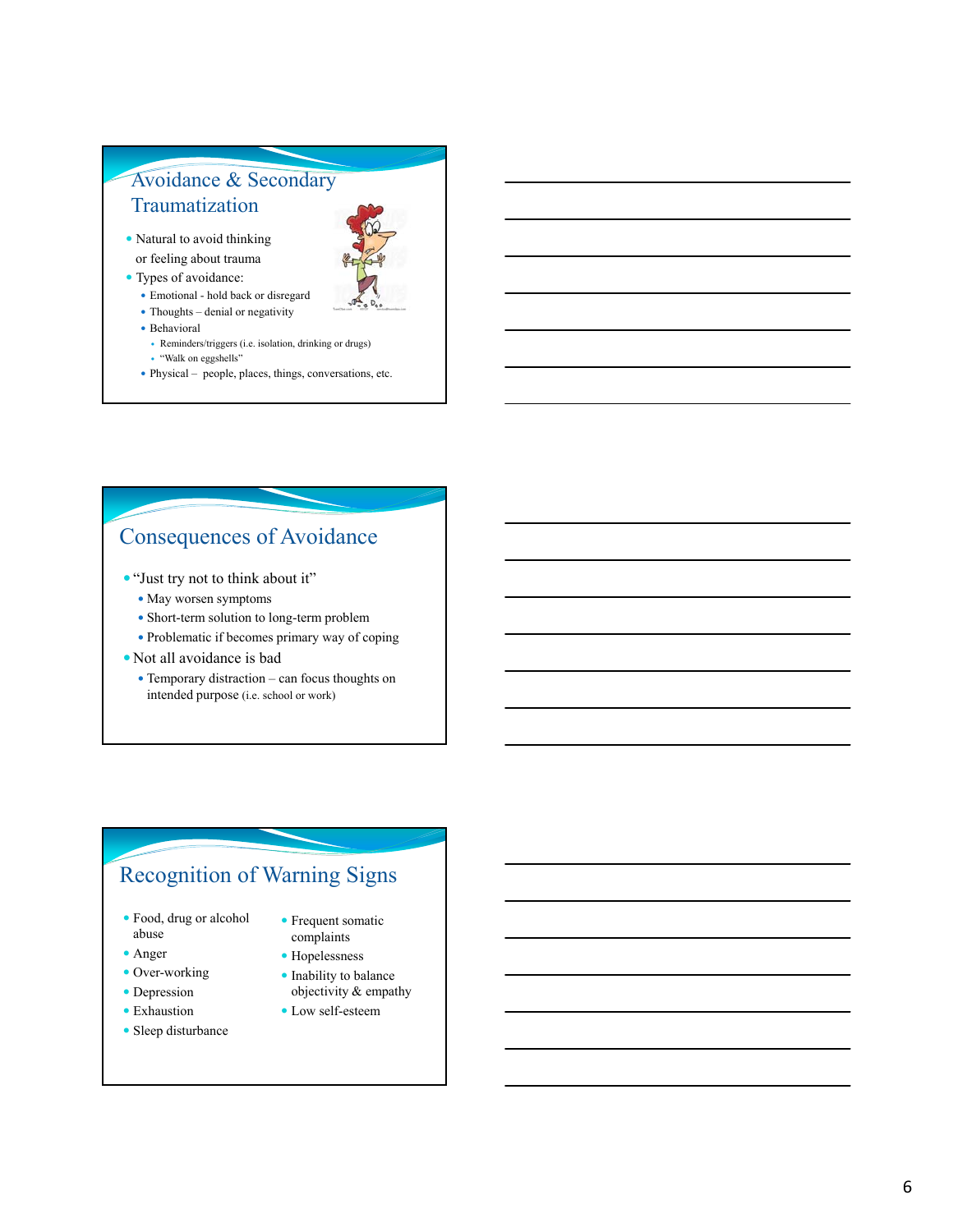

#### Positive & Negative Coping Strategies

#### **Positive**

- Expression of feelings
- Emotional support • Drugs

 **Negative** Alcohol

> Disengagement Denial

- Humor
- Good physical health
- Hobbies
- Seeks peer support
- Spiritual activities

# Prevention – What Can You Do

- Education & increasing awareness
- Early identification & recognition
- Stringent observation for early warning signs